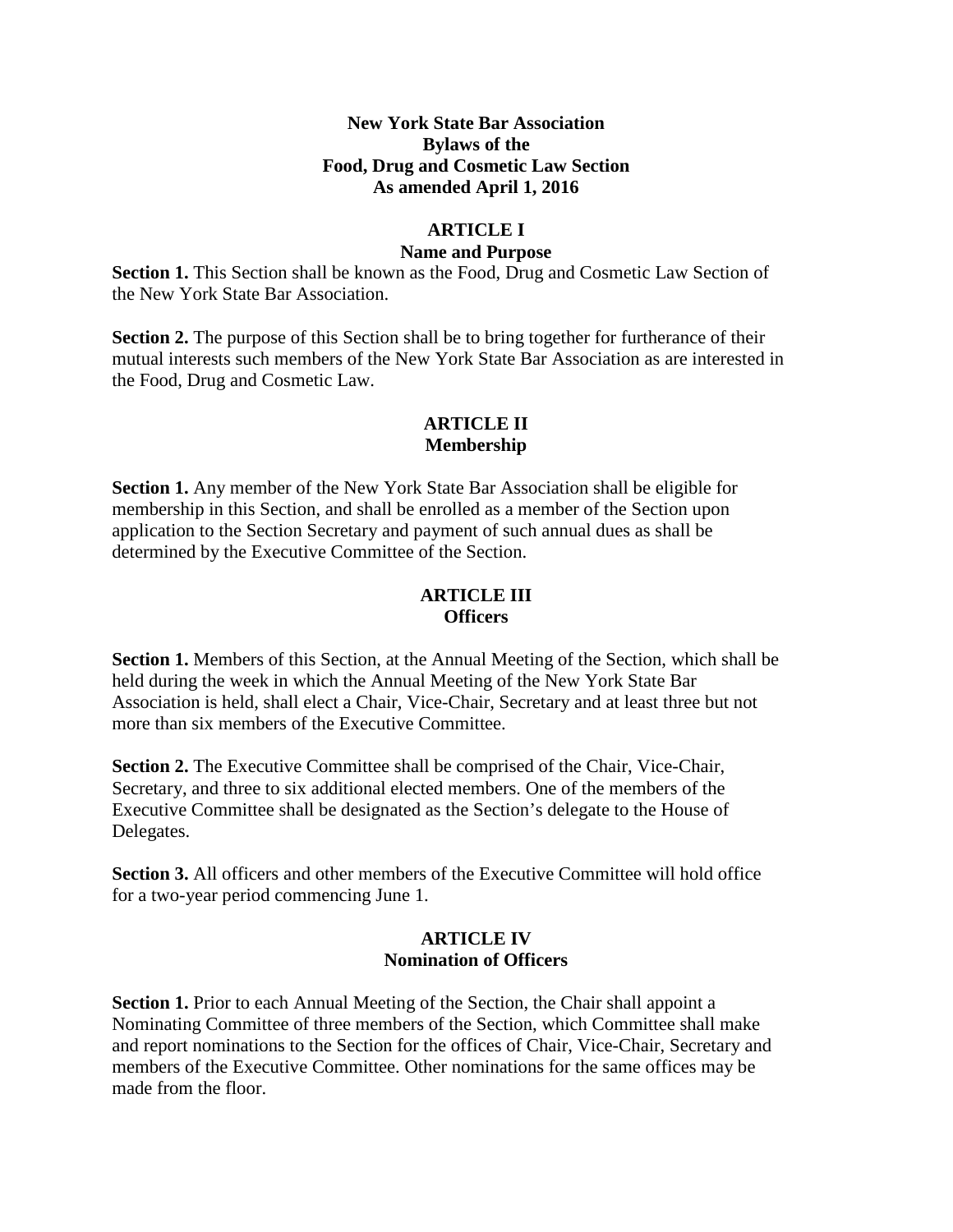#### **ARTICLE V Duties of the Officers and of the Executive Committee**

**Section 1. Chair:** The Chair shall preside at all meetings of the Section and of the Executive Committee, and shall perform such other duties and acts as usually pertain to the office of Chair.

**Section 2. Vice-Chair:** The Vice-Chair shall assist the Chair in the performance of duties when requested to do so. On the death, resignation or during the disability of the Chair, the Vice-Chair shall perform the duties of the Chair for the remainder of the Chair's term, except in case of the Chair's disability, and then only for so much of the term as the disability continues.

**Section 3. Secretary:** The Secretary shall be the custodian of all books, papers, documents and other property of the Section except money, and shall keep a true record of the proceedings of all meetings of the Section and of the Executive Committee.

**Section 4. Executive Committee:** The Executive Committee shall have general supervision and control of the affairs of the Section subject to the Bylaws of the New York State Bar Association and the Bylaws of this Section. It shall be responsible for the authorization of all commitments and contracts which shall entail the payment of money and for the expenditure of all monies collected by the Section or appropriated for the use and benefit of the Section.

**Section 5.** The Executive Committee, during the interim between the Annual Meetings of the Section, may fill vacancies in the offices of the Secretary and Vice-Chair, or in the event of a vacancy in both the office of Chair and Vice-Chair then in the office of Chair. Officers so elected shall serve a term in accordance with ARTICLE III, Section 3.

# **ARTICLE VI Committees**

**Section 1.** The Section shall have six Standing Committees which shall be known as:

- (1) Biologics Law
- (2) Drug Law
- (3) Animal Health Law
- (4) Food Law
- (5) Medical Device Law
- (6) Tobacco Products Law
- (7) Cosmetics Law

The Chair and members of these Committees shall be appointed by the Chair of the